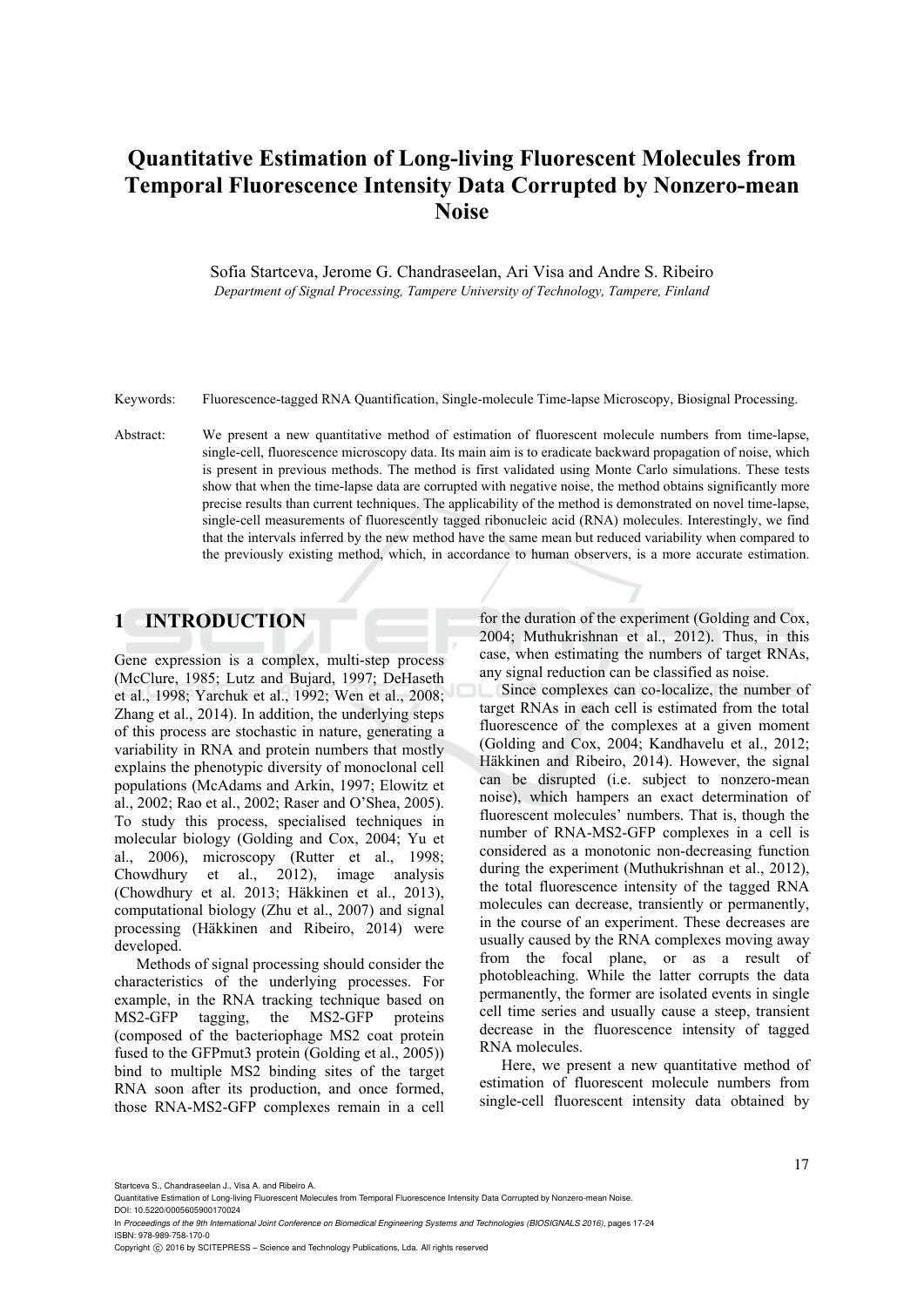time-lapse microscopy. The method aims to eliminate backward noise propagation, caused by molecules 'moving out of focus', which currently is one of the main sources of noise in the estimation of the numbers of fluorescent molecules from timelapse, live cell images.

### **2 METHODS**

The technique of RNA detection by MS2-GFP tagging allows observing individual RNA molecules in live cells, soon after they are transcribed (Golding et al., 2005). In order to extract information from the images in an automated fashion, it is necessary to detect the tagged RNA molecules, which appear as bright spots in the image. Then, the intensity of the spots is extracted and summed, so as to obtain the "total RNA intensity signal" in a cell, at a given point in time.

This RNA intensity signal from non-degradable fluorescent tagged RNA molecules contains noise accumulated through each step of signal registration (microscope settings, image registration and image processing). From observation of the data (Muthukrishnan et al., 2012; Kandhavelu et al., 2012; Häkkinen et al., 2014), we assume that the signal behaves as a monotonic non-decreasing function corrupted with three types of noise:

1. Consistent, normally distributed independent noise (probability of occurrence  $p_1 = 1$ ), with zero mean and given standard deviation, which is introduced by imprecisions of the microscope and detector (Chowdhury et al., 2012; Waters, 2009).

2. Negative noise, which in our measurements corresponds to fluorescent molecules moving out of focus and remaining there for a certain amount of time. Probabilities  $p_{2\,out}$  of going out of focus and  $p_{2 in}$  of returning to focus depends, e.g., on the type of fluorescent molecule, temperature, etc.

3. Inconsistent positive noise (low probability of occurrence,  $p_3 < 0.01$ ), caused, for instance, by false-positive detection of fluorescent molecules. These events are independent from each other, so the probability of occurring *n* times is  $p_3^n$ , which is negligible for  $n \geq 3$ . Note that, the limit value of p<sub>3</sub> is set by empirical observations that these events are rare.

#### **2.1 Previous Computational Methods**

In (Häkkinen and Ribeiro, 2014), a method was proposed for estimating RNA numbers and production intervals from temporal data of tagged

RNAs fluorescence intensity in individual cells. This method, here denominated as a 'reference method', has three steps. First, a monotonically increasing curve is fitted to the time series, and temporal information on related samples is extracted. Second, the intensity of a single fluorescent molecule, or a 'jump size', is estimated from the information obtained at the first step. In the third and final step, a quantized curve is fit to the time series, given the parameters, enforcing the quantization to the fit. From this, the RNA numbers are extracted.

The third step in (Häkkinen and Ribeiro, 2014) goes as follows. Given the jump size, time series are fitted quantitatively, and the fit obtained is an estimation of the number of fluorescent molecules.

For the fits performed throughout the method, one can use least squares (LSQ) or least absolute deviations (LD) fitting. The LD was found to be more robust to signal disruptions.

In order to exploit the characteristics of the empirical data, this method assumes that all fluorescent molecules have the same intensity and that, once formed, they do not degrade before the end of the measurements (experimental evidence for this assumption is provided in (Muthukrishnan et al., 2012)). The first assumption is equivalent to assuming that the jump size is a constant. The second assumption corresponds to forbidding nonmonotonic behaviour of quantitative estimation of the molecules over time.

This method fits full time series to a curve in one step, which aids in eliminating a consistent zeromean noise, but also allows a backward propagation of any inconsistent disruption of the signal. Hence, although this method fully addresses the problems of the first and the third types of noise described in the Methods section, the problem of the second type of noise is addressed only to a limited extent (a fluorescent molecule is detectable only if it is in focus for at least more than 50% of the time series length).

#### **2.2 Experimental Methods**

#### **2.2.1 Cells, Plasmids, Chemicals and Media**

For live, single cell, time-lapse measurements of the RNA production times, the MS2d-GFP tagging system was used. Fluorescent RNA-MS2d-GFP complexes were observed in *Escherichia coli* DH5α-PRO strain (generously provided by Ido Golding, University of Illinois, IL). The strain contains a single copy plasmid (coding for the RNA with 96 MS2d binding sites under the control of the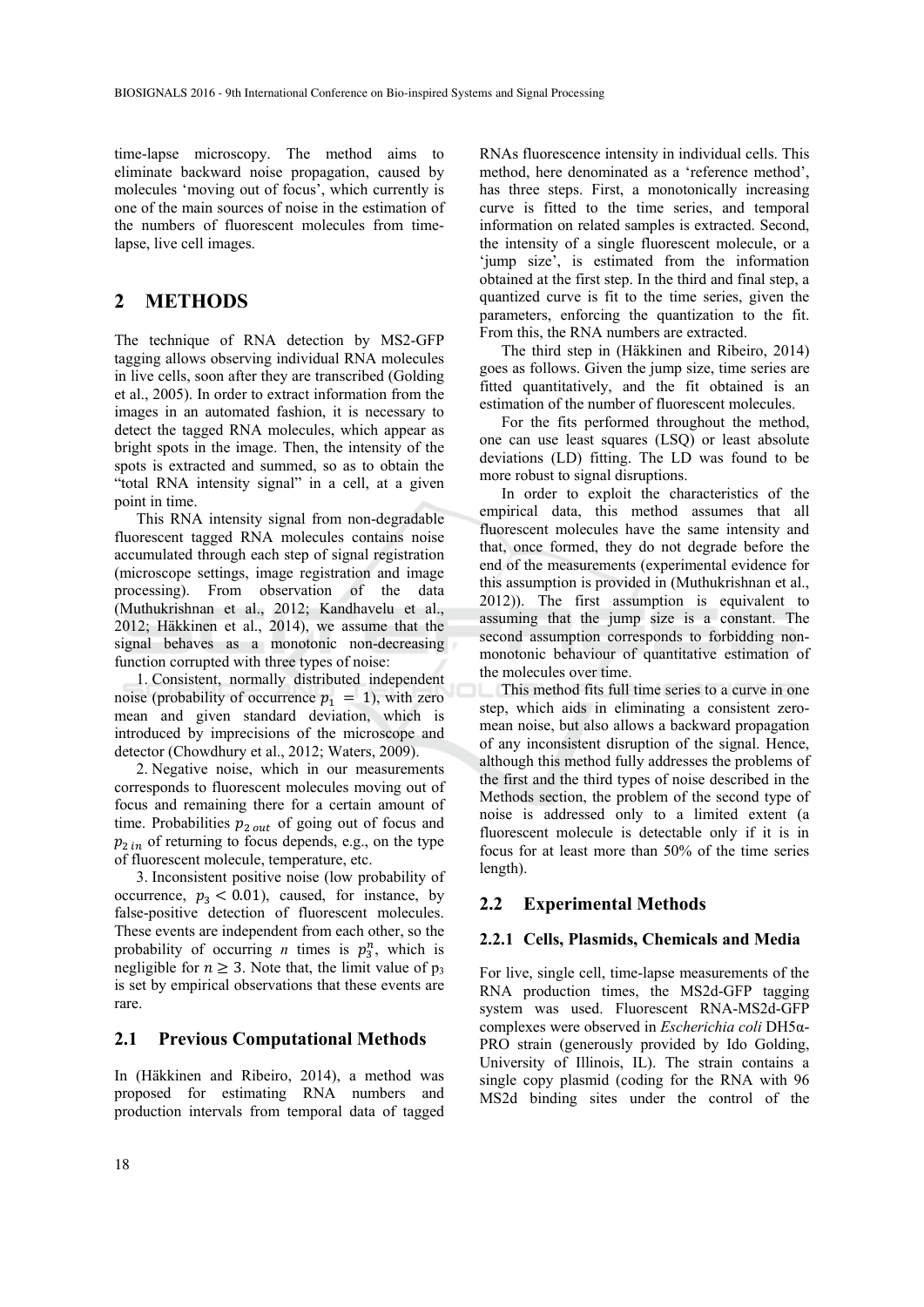promoter Plac) and a high-copy reporter plasmid coding for MS2d-GFP under the control of the promoter  $P_{\text{Leto-1}}$  (Golding and Cox, 2004).

For growth media, we used the following composition per 100 ml: 1.5 g tryptone, 0.75 g yeast extract and 1 g NaCl (pH of 7.0). Media components were purchased from LabM (UK), while antibiotics, Isopropyl b-D-1-thiogalactopyranoside (IPTG), arabinose, and anhydrotetracycline (aTc) are from Sigma-Aldrich (USA).

### **2.2.2 Cell Growth and Microscopy**

Cells from the DH5α-PRO strain, containing the target and the reporter plasmids, were grown overnight, diluted into fresh media to an  $OD<sub>600</sub>$  of 0.1 (measured with an Ultraspec 10 cell density meter), and allowed to grow to an  $OD_{600}$  of  $~0.3$ . For the reporter plasmid induction, aTc (100 ng/ml) was added 1 h before the start of the measurements. For the target plasmid, IPTG (1mM) was added 10 min before the start of the measurements. Cells were pelleted and resuspended into fresh medium. A few µl of the cells were placed between a coverslip and an agarose gel pad (2%), containing the respective inducers, in a thermal imaging chamber (FCS2, Bioptechs), heated to  $37 \degree$ C. The cells were visualized using a Nikon Eclipse (Ti-E, Nikon, Japan) inverted microscope with a C2+ confocal laser-scanning system using a 100x Apo TIRF objective. Images were acquired using the Nikon Nis-Elements software. GFP fluorescence was measured using a 488 nm argon ion laser (Melles-Griot) and 514/30 nm emission filter. Phase contrast images were acquired with an external phase contrast system and a Nikon DS-Fi2 camera. Fluorescence images were acquired every 1 min for 2 hours. Phase-contrast images were acquired every 5 min.

#### **2.2.3 Image Analysis**



Figure 1. Panel A and B exemplify phase contrast and confocal images, correspondingly, of the same cells. Panel C shows masks of those cells and their fluorescent spots.

Cells were detected from phase contrast images as in (Gupta et al., 2014). First, the images were temporally aligned using cross-correlation. Next, an

automatic segmentation of the cells was obtained with MAMLE (Chowdhury et al., 2013). The results were corrected manually. Cell lineages were constructed by CellAging (Häkkinen et al., 2013). Alignment of the phase contrast images with the confocal images was done by manually selecting 5-7 landmarks in both images, and using thin-plate spline interpolation for the registration transform. After the registration, the cell masks were adjusted to the borders of corresponding cells from the confocal images based on the fluorescent intensity. Finally, fluorescent spots and their intensities were detected from confocal images using a Gaussian surface-fitting algorithm from (Häkkinen et al., 2014). Examples of original images and obtained masks are shown in Figure 1.

### **3 RESULTS**

### **3.1 Algorithm**

Our algorithm for the quantitative estimation of fluorescent molecules from the data is described in Figure 2.

### **3.1.1 Initial Parameters**

To obtain the intensity of one fluorescent molecule,  $\mu$ , we combine the first two steps of the 'reference method' in their original form with visual inspection of the time series of fluorescence intensity. Other methodologies could be used instead.

To account for positive noise (type 3 noise), the 'trusted interval',  $w$ , is introduced. If an increase in intensity persists for  $w$  frames, then we assume that this increase is not due to noise. Otherwise, the assumption that it is positive noise cannot be rejected.

The choice of the value of  $w$  is based on the standard deviation  $\sigma$  of a consistent noise (type 1). The optimum value of w rises with the increase of  $\sigma$ (Figure 4). Also, we found by inspection that, to be resistant to the type  $3$  noise,  $w$  should not be smaller than 5 data points.

The parameter  $\nu$  is introduced to account for deviations in the mean of type 1 noise. The exploration of the parameter space of the fit (Figure 4) shows that, for a signal without a consistent non-zero mean noise,  $v \approx 0.25$  is an optimal value. However, the optimal  $\nu$  increases up to 0.4 in the case of fitting a signal with  $\sigma = 2$ .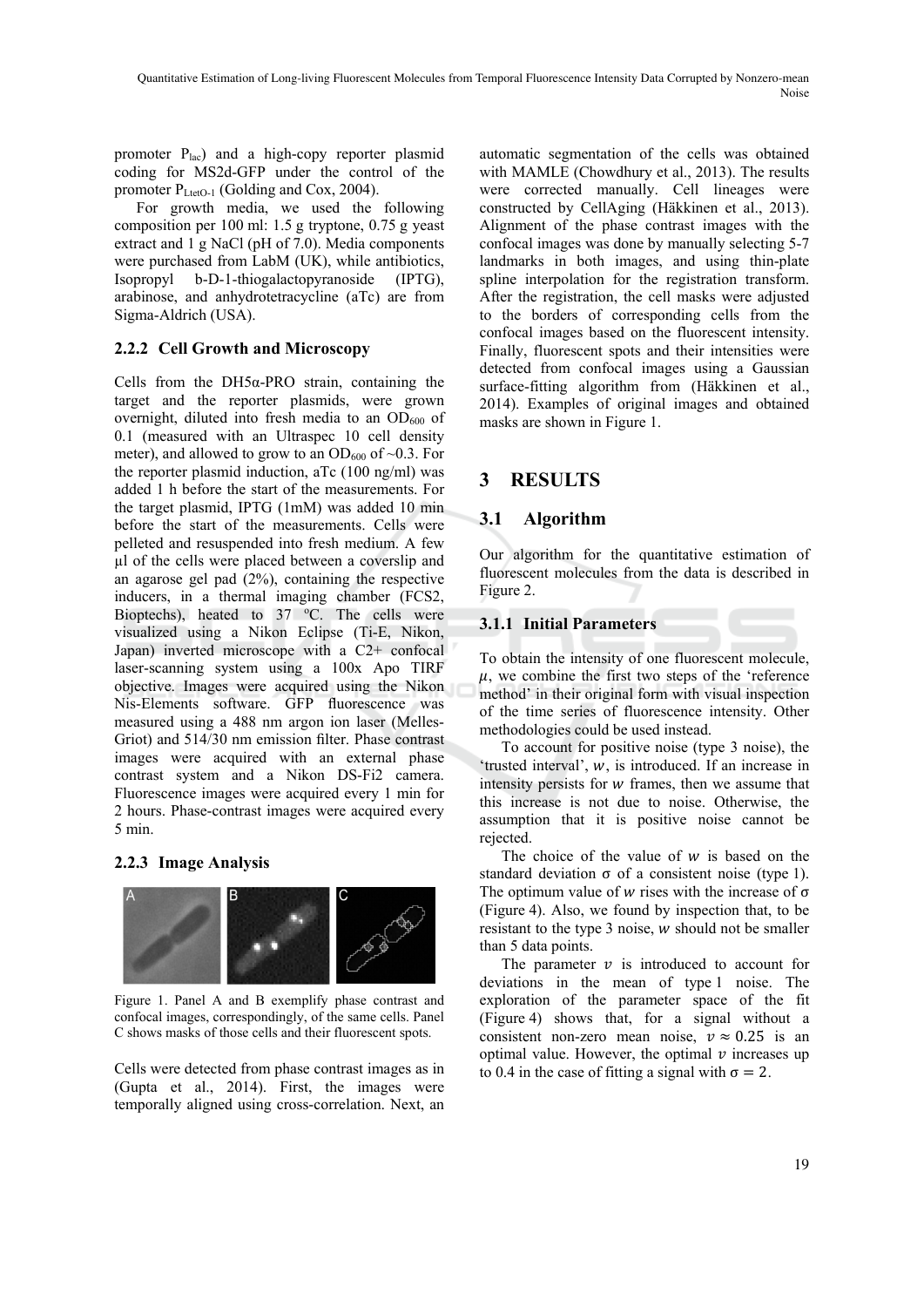BIOSIGNALS 2016 - 9th International Conference on Bio-inspired Systems and Signal Processing



Figure 2: Algorithm used for the quantization of fluorescent molecules.

#### **3.1.2 Computational Procedure**

The procedure of the algorithm can be represented as a set of interval-fitting events. Each interval has length  $w$ , the values of each fit at each time point are a constant proportional to  $\mu$ , the fit is performed using least absolute deviations and, the coefficient of proportion  $K$  of the best fit is an initial estimate of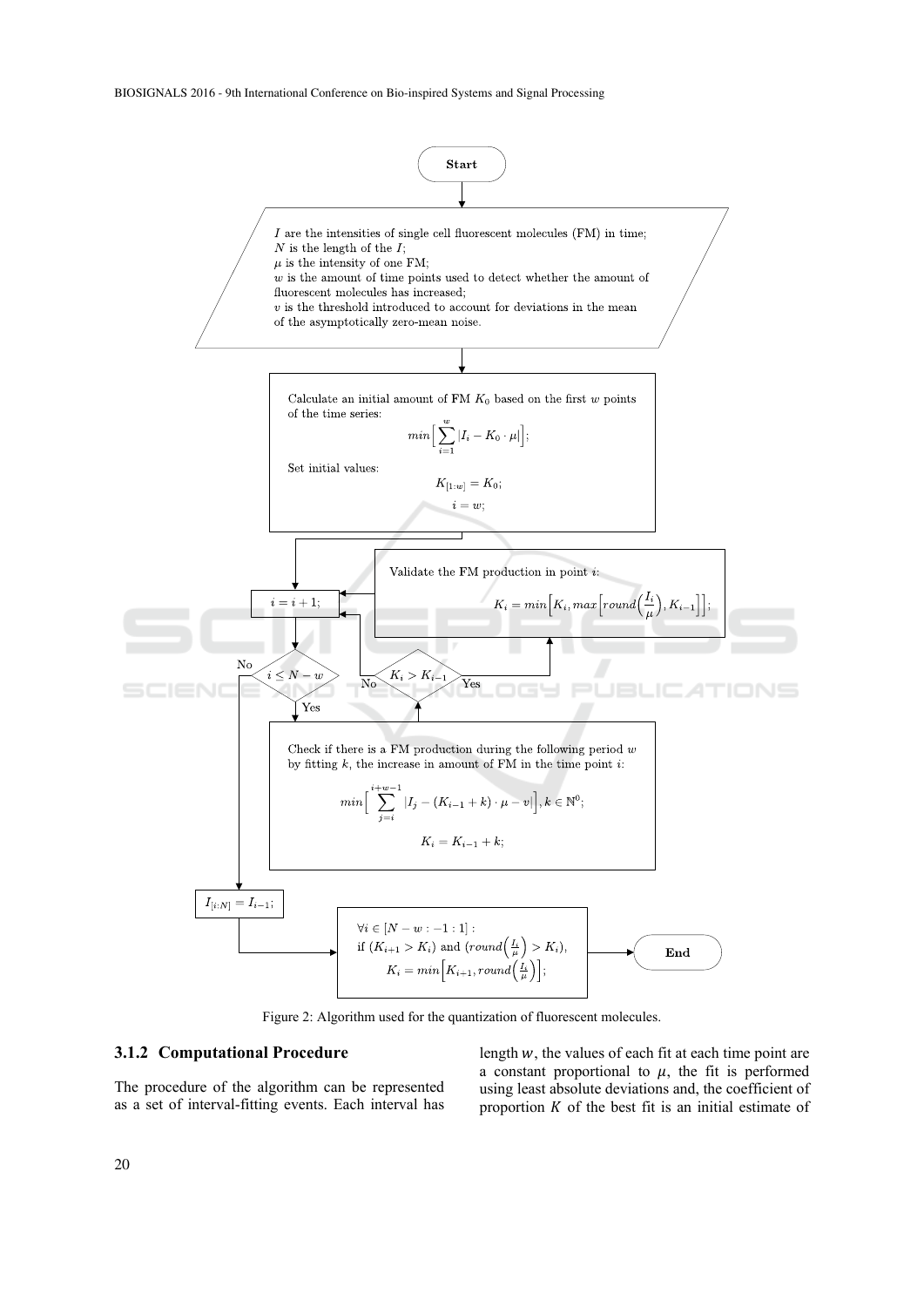the amount of fluorescent molecules. Given this, first, we estimate the amount of fluorescent molecules in the first  $w$  time points. For each following data point  $I_i$ , where  $w < i \leq N - w$ , the fit is performed. If  $K_i > K_{i-1}$ , then the estimated amount of fluorescent molecules at time point  $t_i$  is the maximum value of the estimated amount round( $I_i/\mu$ ) at  $t_i$ , and the estimated amount  $K_{i-1}$  at  $t_{i-1}$ .

Since it is not possible to determine whether any increase in the signal at the time points  $[N - w +$  $1:N$  is caused by noise or by the production of fluorescent molecules, no estimation is performed on this interval.

Finally, the obtained time series of estimated amounts of fluorescent molecules  $K$  are checked at each time point *i* (from *N* to 1). If  $(K_{i+1} > K_i)$  and  $(round(I_i/\mu) > K_i)$  are true,  $K_i$  is set to  $min(K_{i+1}, round(I_i/\mu))$ . We note that the production events at these moments were not detected during the fitting procedure because of the local disruptions of the signal in subsequent moments.

### **3.2 Analysis of** *in Silico* **Data**

Monte Carlo simulations were performed using a model of transcription that assumes that RNA molecules are produced in exponentially distributed intervals (with mean interval of 15 min (Muthukrishnan et al., 2012)). The sampling frequency  $f$  used is  $10 \text{ sec}^{-1}$  and  $1 \text{ min}^{-1}$ , for comparison.

The obtained time series are then corrupted by adding zero-mean independent and normally distributed noise. To introduce significant, transient disruptions of the signal (i.e. to model RNA-MS2d-GFP complexes going out of focus), we set the RNA signal to zero at random moments, for a randomly selected duration. For that, we set the probability that an RNA goes out of focus to  $p_{2, out} = 60$  min<sup>-1</sup> and the probability of the zeroed RNA to be fully recovered to  $p_{2,in} = 20$  min<sup>-1</sup>.

In Figure 3 we exemplify the outcome of simulating the model for 120 min.

We use this model's ground truth data to test the accuracy of the RNA numbers estimation by our method. To quantify the accuracy, we define it to be the proportion of time moments where the RNA numbers in a cell were correctly detected (Häkkinen and Ribeiro 2014).

First, the parameter space of the proposed model was investigated in order to detect a combination of values of  $w$  and  $v$  that maximize the accuracy.



Figure 3: Simulated data.  $f = 10$ sec<sup>-1</sup>.  $\sigma = 0.5$ .  $p_{2 \text{ out}} =$ 60min<sup>-1</sup> and  $p_{2 \text{ in}} = 20$ min<sup>-1</sup>,  $w = 8$ ,  $v = 0.25$ .



Figure 4: Mean accuracy along the parameter space of wand vfor  $\sigma = 0.5$ ,  $\sigma = 1$ , and  $\sigma = 2$ . In panel A,  $f =$ 10sec<sup>-1</sup> and in panel B,  $f = 1$ min<sup>-1</sup>. In both panels, from ac:  $p_{2\text{ out}} = 0 \text{ min}^{-1}$  and  $p_{2\text{ in}} = 0 \text{ min}^{-1}$ ; from d-f:  $p_{2\text{ out}} =$ 60min<sup>-1</sup> and  $p_{2 \text{ in}} = 20$ min<sup>-1</sup>; from g-i: 25% time series points were randomly selected and set to zero. In all subpanels of panel A and in sub-panels a-c of panel B, each accuracy value is a mean of 1000 simulations. In sub panels d-f of panel B, each accuracy value is a mean of 2500 simulations.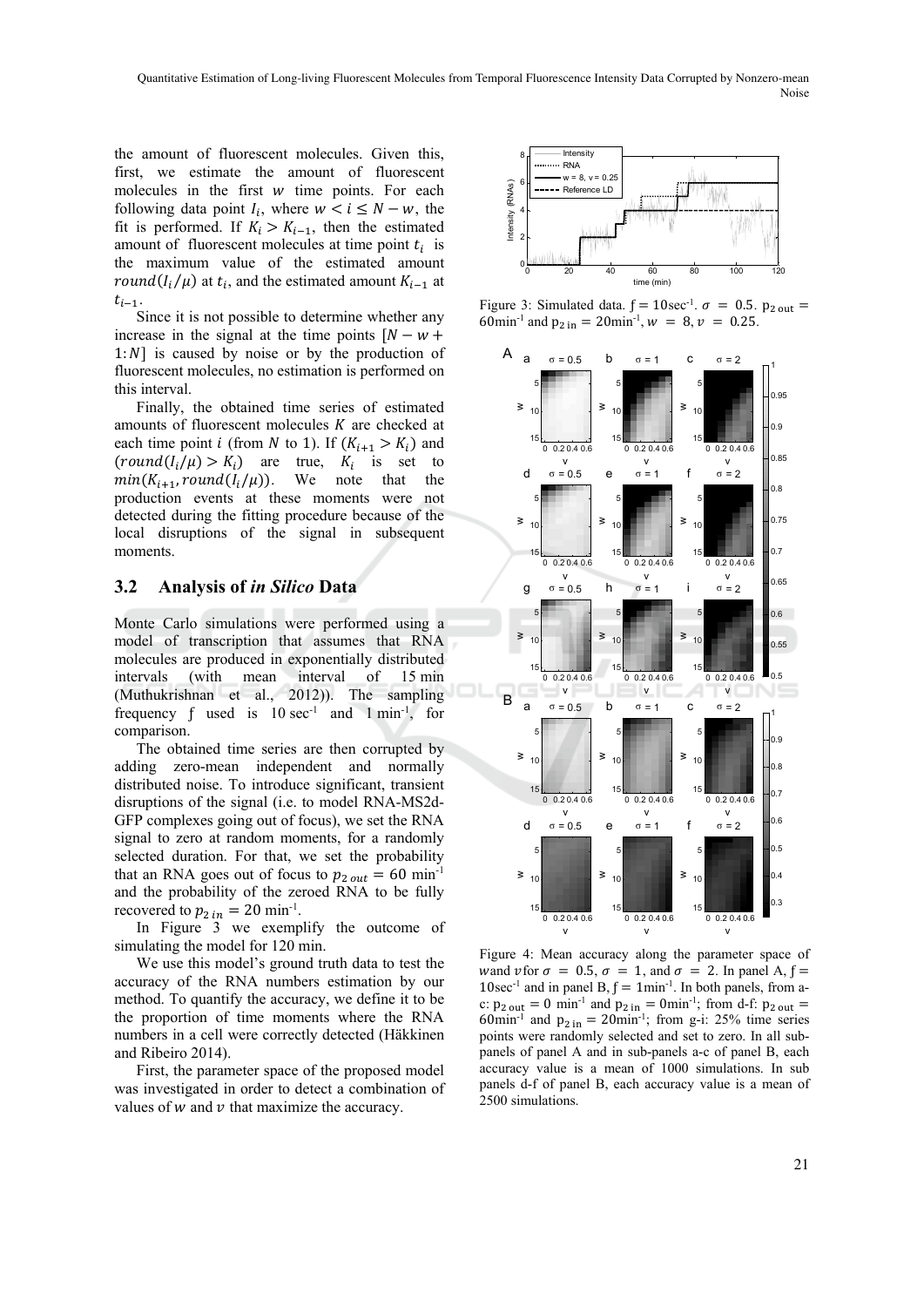For that, we performed a set of at least 1000 simulations for each combination of values of  $v$ , in the range  $[0, 0.6]$ , and *w*, in the range  $[3, 15]$  for  $\sigma = 0.5, 1, 2$  for each of the following sets of parameter values: a)  $p_{2 \text{ out}} = 0 \text{ min}^{-1}$ ,  $p_{2 \text{ in}} = 0 \text{ min}^{-1}$ <sup>1</sup> (f = 10 sec<sup>-1</sup> and f = 1 min<sup>-1</sup>); b)  $p_{2\text{ out}} = 60 \text{ min}$ <sup>1</sup>,  $p_{2 \text{ in}} = 20 \text{ min}^{-1}$  (f = 10 sec<sup>-1</sup> and f = 1 min<sup>-1</sup>); and c) 25% time series points randomly selected and set to zero  $(f = 10 \text{ sec}^{-1})$ . Results are shown in Figure 4.

From Figure 4, w depends on the variation of  $\sigma$ of the consistent noise (namely, as it increases monotonically with increasing  $\sigma$ ), whereas  $\nu$ depends on the mean consistent noise (which becomes negative due to zeroing 25% of the time moments). Also, the optimal trusted interval  $w$ suffered only a slight reduction with a sixfold decrease of the sampling frequency, f.

In addition, we found that for  $\sigma = 0$ , 0.5, 1, 1.5, 2 and  $f = 10 \text{ sec}^{-1}$ , we obtain  $w_{opt} =$ 5, 7, 13, 13, 13, respectively. Meanwhile, for  $f = 1$ min<sup>-1</sup>, we obtain  $w_{opt} = 5, 5, 10, 10, 12$ , respectively. Finally, we found that the optimal  $v \approx$  0.25.



Figure 5: Mean accuracy of the counting of fluorescent molecules using a given method (Opt, Avg, or Ref) with a given noise model  $(1, 2, \text{or } 3)$  from STD  $\sigma$ of zero-mean noise. Panel A:  $f = 10$ sec<sup>-1</sup>; panel B:  $f = 1$ min<sup>-1</sup>. Opt is the proposed method with  $w = w_{opt}$ ; Avg is the proposed method with  $w = 10$ (panel A) and  $w = 8$ (panel B); Ref is the reference method. In case 1,  $p_{2\text{ out}} = 0$ min<sup>-1</sup> and  $p_{2 \text{ in}} = 0$ min<sup>-1</sup>. In case 2,  $p_{2 \text{ out}} = 60$ min<sup>-1</sup> and  $p_{2 \text{ in}} =$ 20min-1. In case 3, 25% of the data points are randomly selected and set to zero. Each accuracy value is a mean of 10000 simulations (using  $v = 0.2$ in case 3 and  $v =$  0.25otherwise).

Next, we analysed the simulated data with and without going-out-of-focus events using the proposed method and the LD version of the reference method, and compared their accuracies.

In particular, we measured the accuracy of our method for  $\sigma = 0$ , 0.5, 1, 1.5, 2, along with an optimal  $w$  ('Opt' method) as well as with a mean  $w$ ('Avg' method), in order to study the impact of this parameter as a function of  $\sigma$ . An estimated optimal  $\nu$ was chosen separately for data with zero-mean noise and for data with negative-mean noise. Also, we measured the accuracy of the reference method ('Ref') on the same data, for comparison.

From Figure 5, in general, the proposed method has higher precision when analysing data with outof-focus events (i.e. is more robust to type 2 noise). For  $\sigma = 0.5$ , its accuracy is improved from 49.1% to 67.6% for  $f = 10 \text{ sec}^{-1}$ , and from 47.7% to 60.1% for  $f = 1$  min<sup>-1</sup>. However, our method is less robust to type 1 noise, which is expected because the data is processed piecewise.

Also from Figure 5, note how the precision is lowered for mean  $w$  versus optimal  $w$ . This difference in precision increases with increasing  $\sigma$ .

Finally, we made use of the *in silico* data to assess the timing of the proposed algorithm. For this, we measured the time required to analyse 10000 simulated time series with  $f = 1$  min<sup>-1</sup>,  $\sigma = 1$ ,  $p_{2\, out} = 60 \text{ min}^{-1}$ ,  $p_{2\, in} = 20 \text{ min}^{-1}$ , and length of 120 min. For *w*=4, 8, 16 the duration was 16 s, 12 s, and 10 s respectively (processor Intel Core i5-2400, 3.10GHz), while *v* does not have a noticeable impact on the time length of this process.

#### **3.3 Analysis of Empirical Data**

We next applied our method to empirical data, obtained as described in the methods section. This data was processed using our method and the reference method, for comparison (Table 1). The fluorescent RNA complexes have a non-negligible tendency to go out of focus, which makes it possible to demonstrate the usefulness of the proposed method.

Table 1: Comparative analysis of the mean and variability of the intervals between consecutive RNA production events obtained by our method ( $w = 8$ ,  $v = 0.25$ ) and the reference method. The data was collected from 178 cells.

| Method      | No.       | Mean     | Interval     |
|-------------|-----------|----------|--------------|
|             | intervals | interval | $\Gamma V^2$ |
| Our method  | 58        | 1047     | 1.15         |
| Ref. method | 53        | 1018     | 43           |

From the Table 1, the two methods differ in performance. Namely, while the two methods infer similar mean intervals between transcription events (the new method detected 3% more intervals), the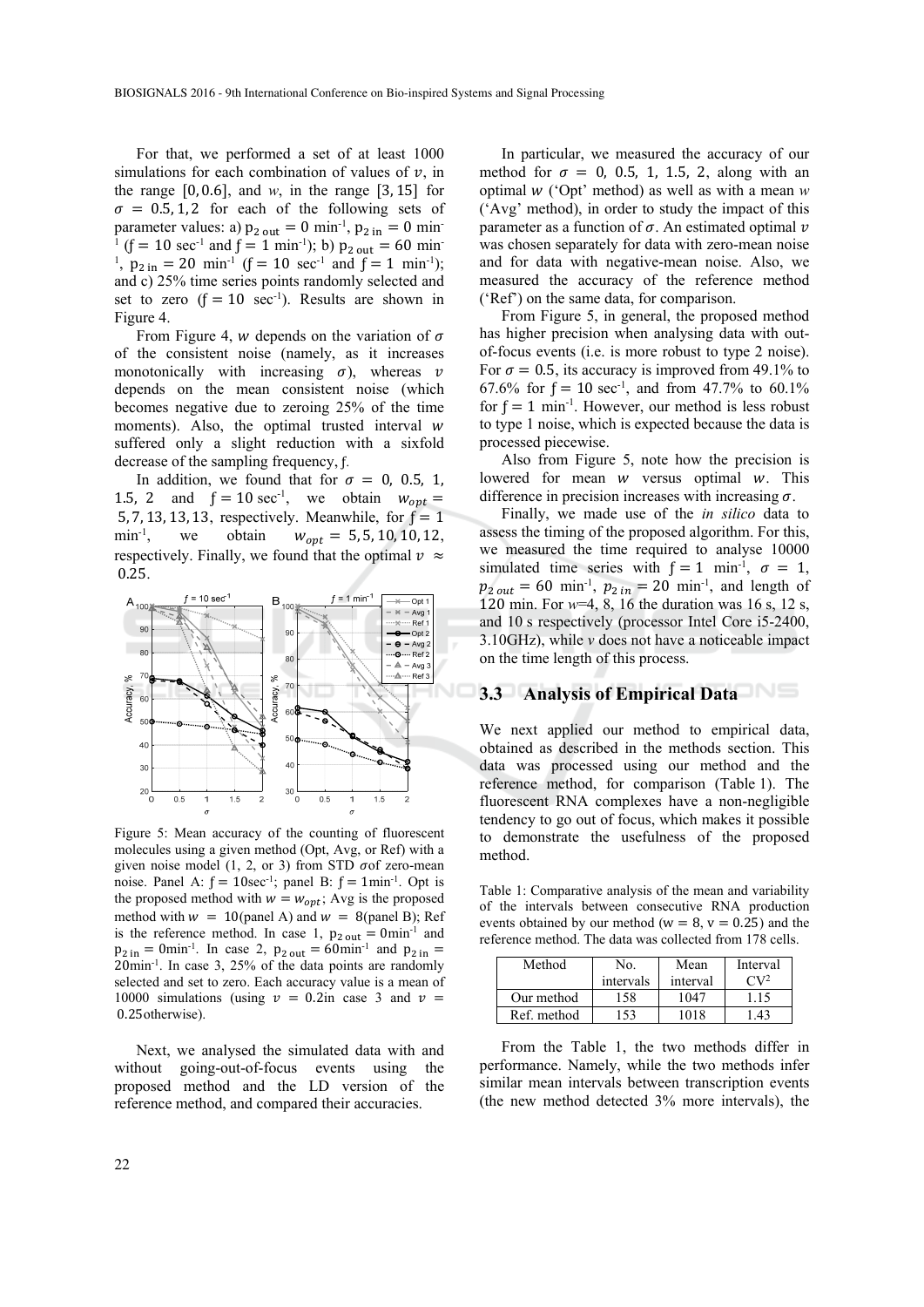$CV<sup>2</sup>$  of those intervals duration is significantly smaller when using the new method  $(19.6\%$ smaller). Inspection of the data by two expert human observers indicated that the new method's detection process was the more accurate one (see example Figure 6).



Figure 6: Example intensity series and estimated RNA numbers with the proposed method ( $w=8$ ,  $v=0.25$ ), and with the reference method (LD version).

## **4 CONCLUSIONS**

Here we proposed a new method for the quantitative estimation of fluorescent molecules from temporal intensity microscopy data. This method was developed to handle transient, nonzero-mean noise in the data, i.e. it aims to cope with temporary absences of fluorescent molecules from the focal plane in time-lapse microscopy measurements. This is particularly important in studies requiring a consistent tracking of tagged molecules, such as studies of, e.g., chemotaxis mechanisms which rely on chemoreceptor clusters (Sourjik and Berg, 2004; Wadhams and Armitage, 2004; Parkinson et al., 2005; Kentner and Sourjik, 2006) and protein aggregates' accumulation, which is associated with cellular aging processes (Maisonneuve et al., 2008; Tyedmers et al., 2010; Winkler et al., 2010; Lindner et al., 2008; Gupta et al., 2014; Lloyd-Price et al., 2012).

We validated our method by tests on *in silico* data. Next, we applied it to empirical data to show that its results can differ from those of the previous method. By inspection, we found, as expected, that the reason why the results of the two methods differ is the enhanced robustness of our method to 'negative', inconsistent noise. Another reason is its weaker robustness to consistent, type 1 noise.

The causes of the two main differences are that, in the new method: i) previous values of a tagged RNA intensity confine the next ones into boundaries defined by the known properties of the signal. The main benefit of this is that it restricts backward propagation of inconsistent noise, which results in more precise results when  $p_{2\text{ out}} > 0$ ; ii) the stepwise analysis of the signal hampers the removal

of consistent zero-mean noise.

We expect our method to be of use to a broad range of time-lapse microscopy measurements making use of fluorescence molecules in live cells, particular when the phenomenon of moving out of the focus plane is common for those molecules.

### **ACKNOWLEDGEMENTS**

Work supported by TUT's Graduate School (SS) and Academy of Finland (257603, ASR). The funders had no role in study design, data collection and analysis, decision to publish, or preparation of the manuscript.

### **REFERENCES**

- Chowdhury, S. et al., 2012. An interacting multiple model filter-based autofocus strategy for confocal time-lapse microscopy. *J.Microscopy*, 245, pp.265–75.
- Chowdhury, S. et al., 2013. Cell segmentation by multiresolution analysis and maximum likelihood estimation (MAMLE). *BMC Bioinformatics*, 14 (Suppl 10), p.S8.
- DeHaseth, P.L., Zupancic, M.L. and Record, M.T., 1998. RNA polymerase-promoter interactions: The comings and goings of RNA polymerase. *J Bacteriology*, 180(12), pp.3019–25.
- Elowitz, M.B. et al., 2002. Stochastic gene expression in a single cell. *Science*, 297(5584), pp.1183–6.
- Golding, I. et al., 2005. Real-time kinetics of gene activity in individual bacteria. *Cell*, 123(6), pp.1025–36.
- Golding, I. and Cox, E.C., 2004. RNA dynamics in live *Escherichia coli* cells. *Proc. of the National Academy of Sciences of the USA*, 101(31), pp.11310–5.
- Gupta, A., Lloyd-Price, J., Neeli-Venkata, R., et al., 2014. In Vivo Kinetics of Segregation and Polar Retention of MS2-GFP-RNA Complexes in *Escherichia coli*. *Biophysical J.*, 106(9), pp.1928–37.
- Gupta, A., Lloyd-Price, J., Oliveira, S.M.D., et al., 2014. Robustness of the division symmetry in *Escherichia coli* and functional consequences of symmetry breaking. *Physical Biology*, 11(6), p.066005.
- Häkkinen, A. and Ribeiro, A.S., 2014. Estimation of GFPtagged RNA numbers from temporal fluorescence intensity data. *Bioinformatics*, 31(1), pp.69–75.
- Häkkinen, A. et al., 2013. CellAging: A tool to study segregation and partitioning in division in cell lineages of *Escherichia coli*. *Bioinformatics*, 29(13), pp.1708–9.
- Häkkinen, A. et al., 2014. Estimation of fluorescencetagged RNA numbers from spot intensities. *Bioinformatics*, 30(8), pp.1146–53.
- Kandhavelu, M. et al., 2012. Single-molecule dynamics of transcription of the *lar* promoter. *Physical Biology*, 9(2), p.026004.